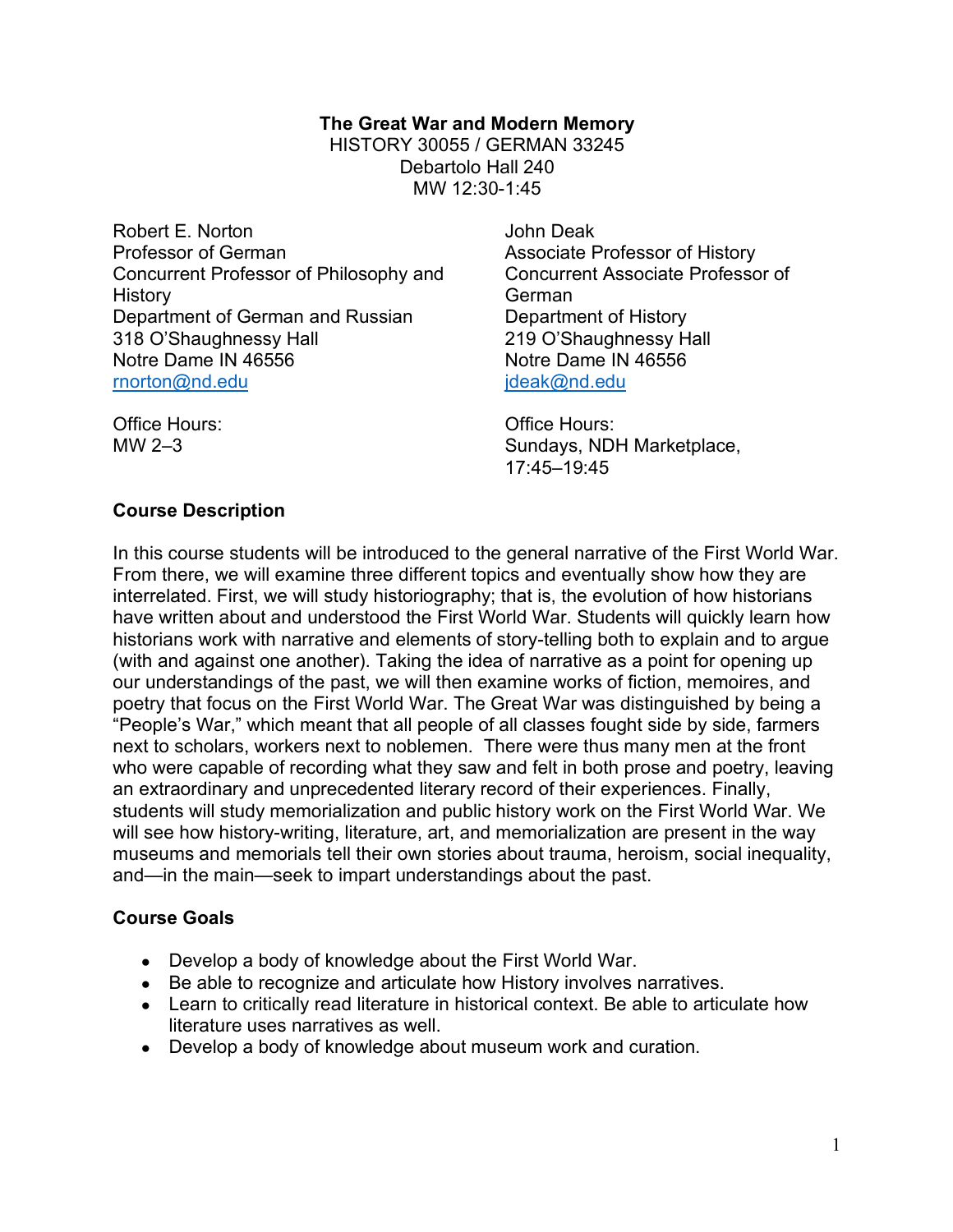● Be able to critically evaluate narratives, whether from literature, history, or museum work. Articulate how historical, literary, and museum work narratives are in conversation with one another.

## **Course Requirements and Bases for Assessment**

Assessment will be based on attendance and participation and written assignments. There will be three types of assignments during the course of the semester. All of the assignments are written assignments. The last written assignment will be due during finals week in lieu of an exam.

- 1. Attendance and participation (20 %).
- 2. Response papers (20%). Students will write response papers to the reading. Professors will post response questions for every week. Students must submit a 2-3 page response paper for six out of 12 weeks.
- 3. Three papers (8-10 pages each). Due in week 5; Week 11; Finals Week. Students will write papers answering a larger question posed from the readings in the course. (60 % total: 20 %r per paper).

## **Books**

All books are on reserve at the front desk of Hesburgh Library.

To purchase online

- 1. Stéphane Audoin-Rouzeau and Annette Becker. *14-18. Understanding the Great War.* New York, Hill and Wang, 2002.
- 2. Herwig, Holger H. *The Marne, 1914: The Opening of World War I and the Battle That Changed the World*. New York: Random House, 2011.
- 3. Paul Fussel, *The Great War and Modern Memory.* Oxford: Oxford University Press, 1975; new edition 2013.)
- *4.* Ernst Jünger, *Storm of Steel.* New York: Penguin Books, 2004.
- *5.* Erich Maria Remarque, *All Quiet on the Western Front.* Multiple editions available.
- *6.* Henri Barbusse, *Under Fire.* New York, Penguin, 2004.
- *7.* Vera Brittain, *Testament of Youth.* New York, Penguin, 2005.
- *8.* Ernest Hemingway, *A Farewell to Arms.* Multiple editions. Also available online at the Library's website.

And one of the following for your first paper.

- 1. Lloyd, Nick. *Passchendaele: A New History*. [New York]: Viking, 2017.
- 2. Jankowski, Paul. *Verdun: The Longest Battle of the Great War*. New York: Oxford University Press, 2014.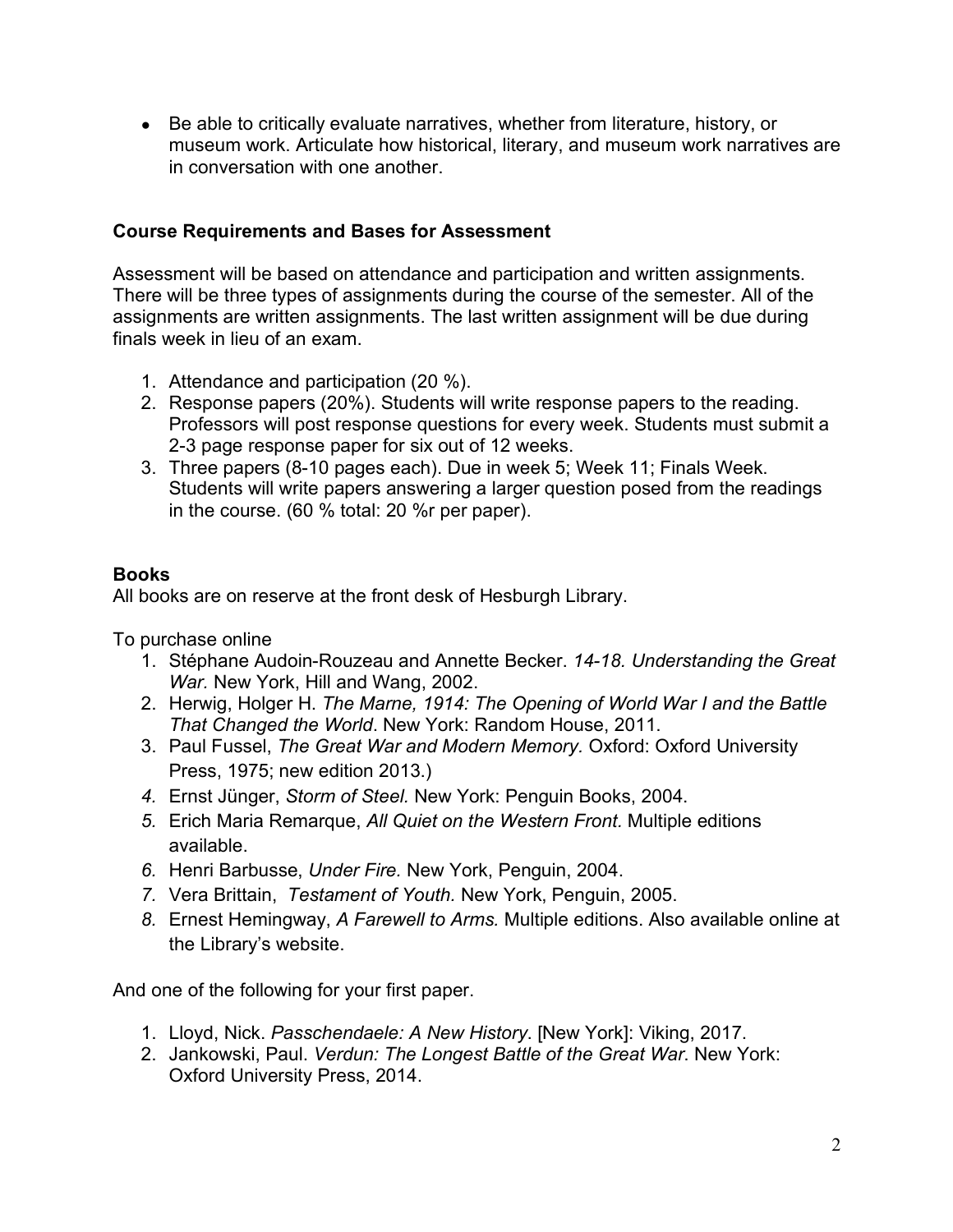- 3. Sebag-Montefiore, Hugh. *Somme: Into the Breach*. 1 edition. Cambridge, Massachusetts: Belknap Press: An Imprint of Harvard University Press, 2016.
- *4.* Boff, Jonathan. *Haig's Enemy: Crown Prince Rupprecht and Germany's War on the Western Front* (Oxford: Oxford University Press, 2018).
- 5. Horne, Alistair. *The Price of Glory; Verdun 1916.*, 1963.
- 6. Mastriano, Douglas V. *Thunder in the Argonne: A New History of America's Greatest Battle.* Lexington, Ky: University Press of Kentucky, 2018.

Online through the Library

- 1. Michael Howard, *The First World War: A Very Short Introduction* (Oxford: Oxford University Press, 2002). [This is also available on the library website.]
- 2. *Cambridge History of the First World Wa*r, edited by Jay M. Winter. 3 vols.

Volume 1: http://onesearch.library.nd.edu/NDU:nd\_campus:ndu\_aleph004330813 Volume 2: http://onesearch.library.nd.edu/NDU:nd\_campus:ndu\_aleph004330801 Volume 3: http://onesearch.library.nd.edu/NDU:nd\_campus:ndu\_aleph004330819

## *Support for Student Mental Health at Notre Dame*

*Care and Wellness Consultants provide support and resources to students who are experiencing stressful or difficult situations that may be interfering with academic progress. Through Care and Wellness Consultants, students can be referred to The University Counseling Center (for cost-free and confidential psychological and psychiatric services from licensed professionals), University Health Services (which provides primary care, psychiatric services, case management, and a pharmacy), and The McDonald Center for Student Well Being (for problems with sleep, stress, and substance use). Visit care.nd.edu.*

## **Plagiarism and Academic Honesty**

As with all university classes, the academic code of honor will be strictly enforced. It is expected that all of the written work that you submit, as well as the ideas expressed therein, are your own. Whenever you do group work, all members of the group should contribute in roughly equal part. Evidence of intentional plagiarism will result in the appropriate punishment, up to and including course failure.

You may find further information on Notre Dame's honor code at the following web site: http://www.nd.edu/~hnrcode/.

*Course reading schedule:*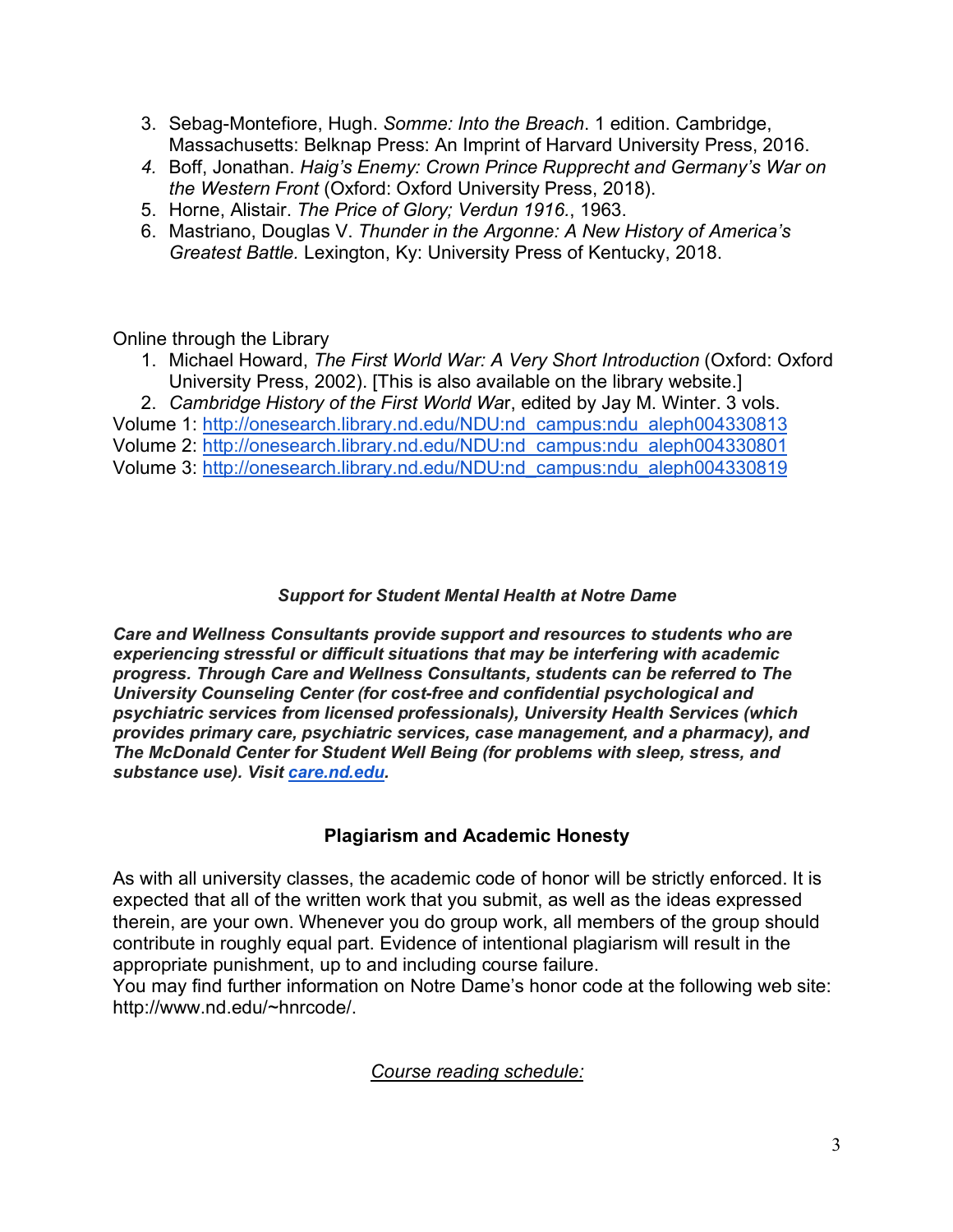## **28 August (Wed): Introductions: Great War and Modern Memory**

## **2 September (Mon): Narratives of the First World War**

Reading: Michael Howard, *The First World War: A Very Short Introduction* 

## **4 September (Wed): July 1914. Crisis**

Reading:

- 1. Berghahn, Volker R. "Origins." Chapter. In *The Cambridge History of the First World War*, edited by Jay Winter, 1:16–38.
- 2. Becker, Jean-Jacques, and Gerd Krumeich. "1914: Outbreak." Chapter. In *The Cambridge History of the First World War*, edited by Jay Winter, 1:39–64.

## **9 September (Mon): A Shift in Interpretation? Part I.**

Reading:

Stéphane Audoin-Rouzeau and Annette Becker, 14-18. Understanding the Great War: Introduction, chs. 1-2.

## **11 September (Wed): August 1914: Jubilation and Fear**

Reading:

Stéphane Audoin-Rouzeau and Annette Becker, 14-18. Understanding the Great War: chs.4-5.

**16 September (Mon): Class 6 Battle of the Marne** 

Reading: Herwig, Holger H. *The Marne, 1914: The Opening of World War I and the Battle That Changed the World*. New York: Random House, 2011.

**18 September (Wed): Class 7 Battle of the Marne**

Reading: Herwig, Holger H. *The Marne, 1914.* Finish.

# **23 September (Mon): Class 8 Stalemate and Its Landscape**

Reading:

- 1. Audoin-Rouzeau, Stéphane. "1915: Stalemate." Chapter. In *The Cambridge History of the First World War*, edited by Jay Winter, 1:65–88.
- 2. Prior, Robin. "The Western Front." Chapter. In *The Cambridge History of the First World War*, edited by Jay Winter, 1:204–33.

# **25 September (Wed): Class 9 Stalemate and Its Meanings**

Reading:

1. Horne, John. "Atrocities and War Crimes." Chapter. In *The Cambridge History of the First World War*, edited by Jay Winter, 1:561–84.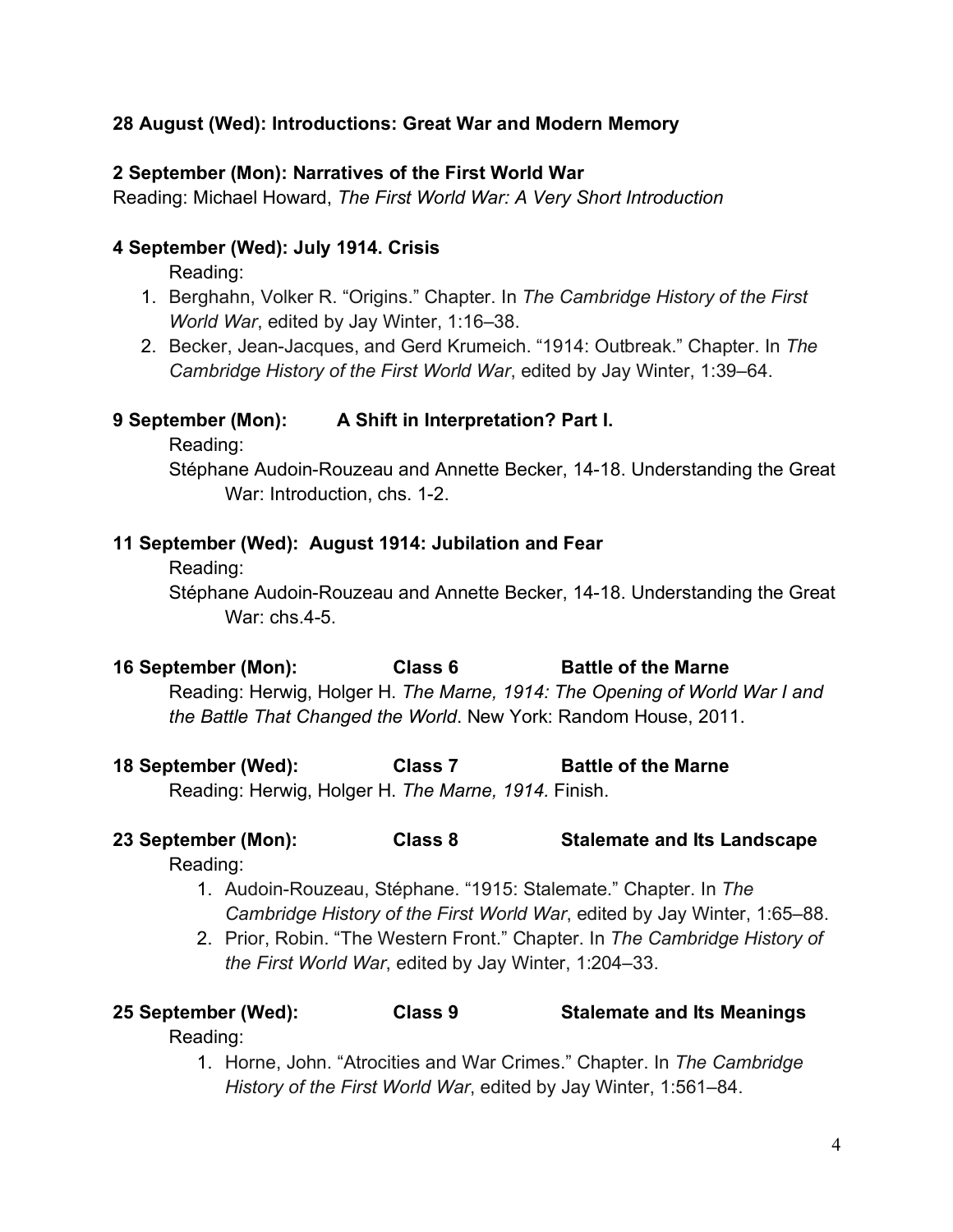2. Audoin-Rouzeau, Stéphane. "Combat and Tactics." Chapter. In *The Cambridge History of the First World War*, edited by Jay Winter, 2:151–73.

*First Paper due Friday, 27 September, 5 PM.*

## **30 September (Mon): Class 10 1916: Verdun and the Somme**

Reading:

- 1. Prior, Robin. "1916: Impasse." Chapter. In *The Cambridge History of the First World War*, edited by Jay Winter, 1:89–109.
- 2. Krumeich, Gerd. "Verdun" in *Brill's Encyclopedia of the First World War*. Leiden: Brill, 2012.
- 3. Robert T. Foley, "Verdun: The Killing Field". In *History Today*, Vol. 66 (September 2016).
- 4. Gary Sheffield, "The Somme: An exercise in futility?" In *History Today*, Vol. 66 (July 2016).

## **2 October (Wed): Class 11 1916: Verdun and Homefront**

Reading:

- 1. Martha Hanna, *Your Death Would Be Mine: Paul and Marie Pireaud in the Great War*. Cambridge: Harvard, 2006. Chapter 2.
- 2. Grayzel, Susan R. "Men and Women at Home." Chapter. In *The Cambridge History of the First World War*, edited by Jay Winter, 3:96– 120..

## **7 October (Mon): Class 12 1917**

Reading:

- 1. Neiberg, Michael S. "1917: Global War." Chapter. In *The Cambridge History of the First World War*, edited by Jay Winter, 1:110–32.
- 2. Kramer, Alan. "Blockade and Economic Warfare." Chapter. In *The Cambridge History of the First World War*, edited by Jay Winter, 2:460–90.

**9 October (Wed): Class 13 1918**

Reading:

- 1. Mick, Christoph. "1918: Endgame." Chapter. In *The Cambridge History of the First World War*, edited by Jay Winter, 1:133–71. The Cambridge History of the First World War. Cambridge: Cambridge University Press, 2014. doi:10.1017/CHO9780511675669.009.
- 2. Cabanes, Bruno. "1919: Aftermath." Chapter. In *The Cambridge History of the First World War*, edited by Jay Winter, 1:172–98. The Cambridge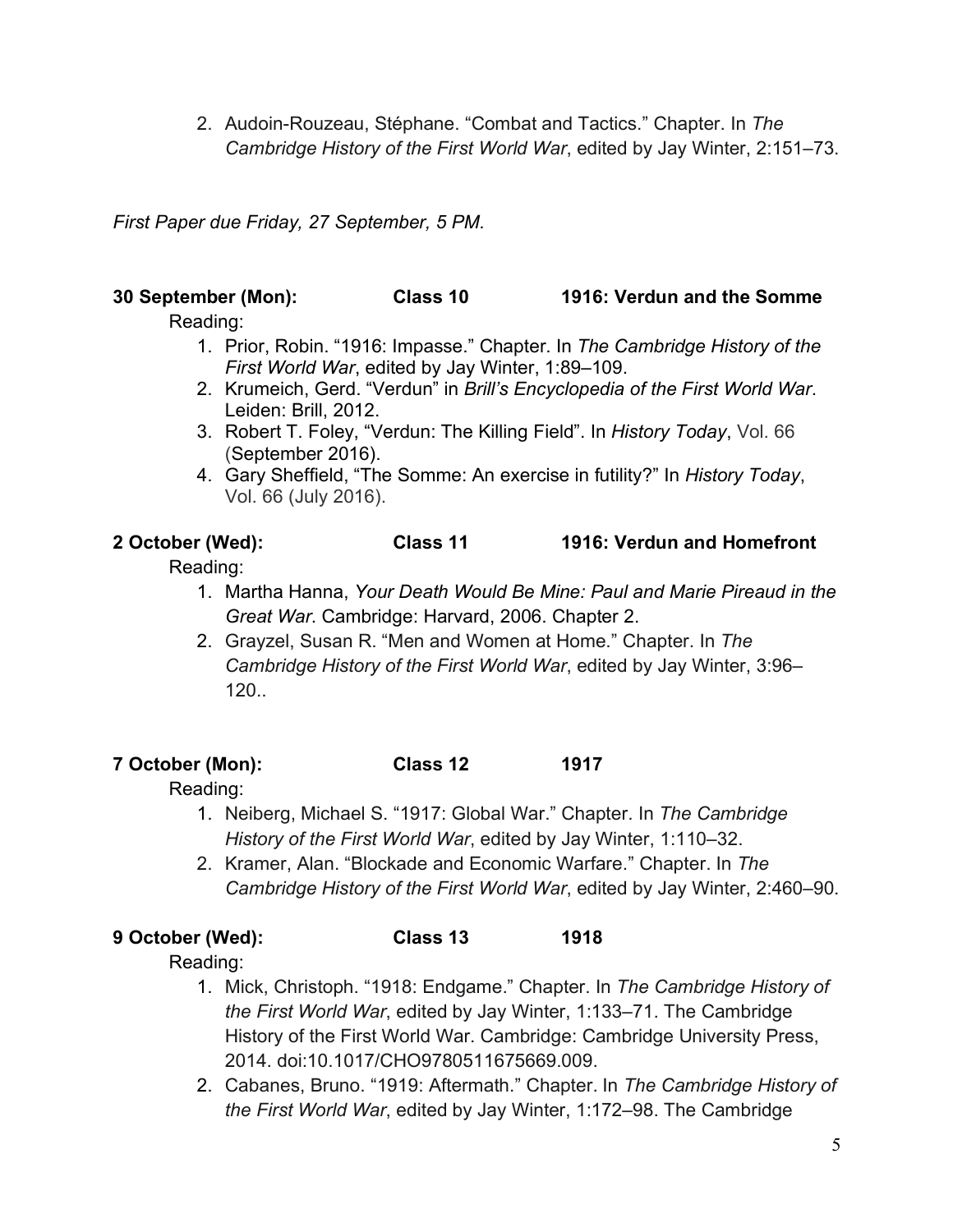History of the First World War. Cambridge: Cambridge University Press, 2014. doi:10.1017/CHO9780511675669.010.

## **14 October (Mon): Class 14 Memorializing the War**

Reading:

1. J. M. Winter, *Sites of Memory, Sites of Mourning.*

2. Brian Osborne, "Reflecting on the *Great* War 1914-2019: How has it been defined, how has it been commemorated, how should it be remembered?"

In Wallis, James, and David C. Harvey, eds. *Commemorative Spaces of the First World War*

**16 October (Wed): Class 15 Managing the Past**

Reading:

1. James Wallis and James Taylor, "The art of war display – the Imperial War Museum's First World War galleries, 2014."

2. Catriona Pennell, "'To leave a wooden poppy cross of our own': First World War battlefield spaces in the era of post-living memory."

Both in Wallis, James, and David C. Harvey, eds. *Commemorative Spaces of the First World War.*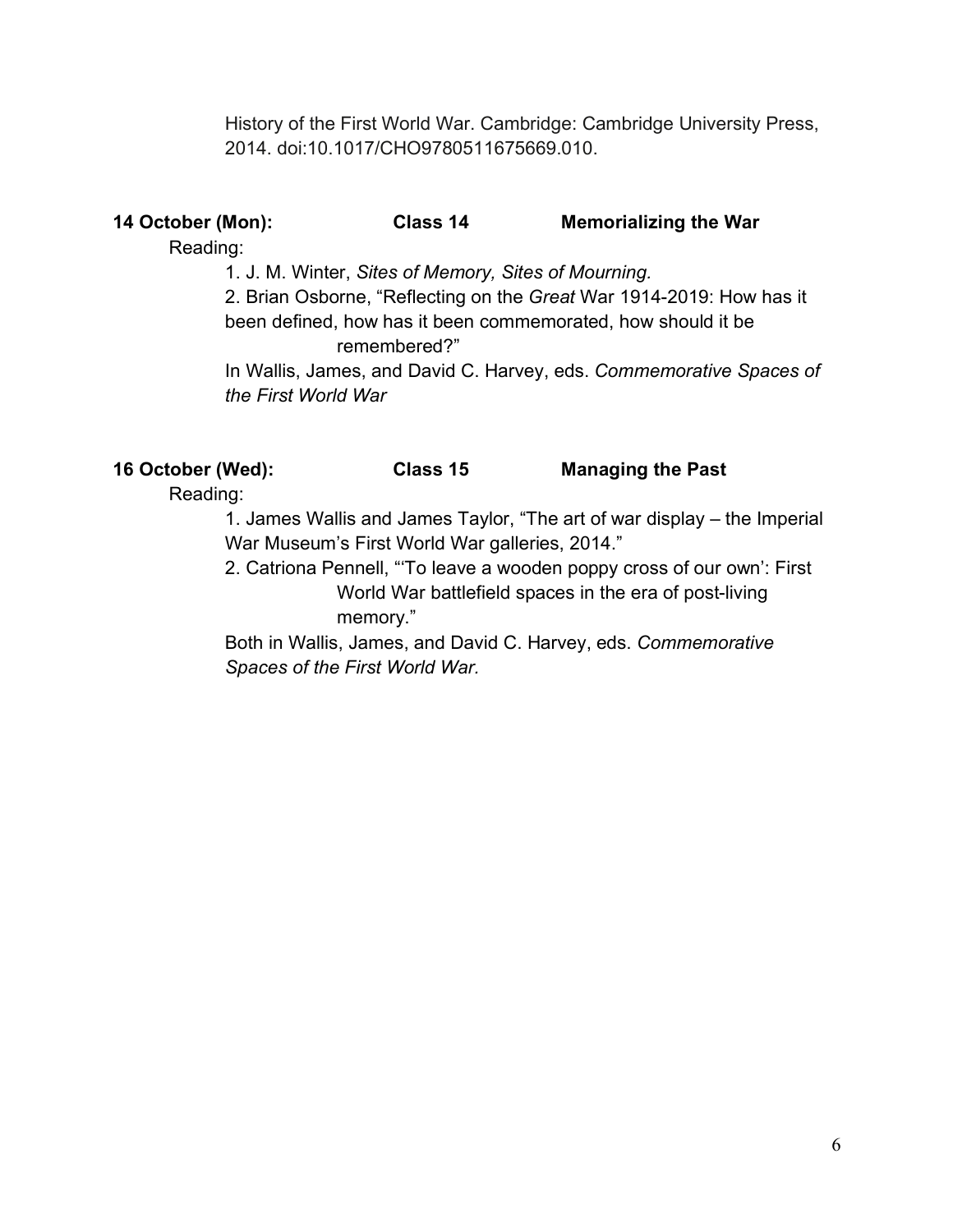## \*\*\*FALL BREAK STUDY TRIP\*\*\*

*18 October Friday. Depart South Bend on Friday Afternoon for Chicago O'Hare.* 

*19 October Saturday. Arrive London. IWM.*

*20 October Sunday. Depart London. Train to Ieper / Ypres.*

*21 October Monday. Ieper / Ypres.*

*22 October Tuesday. Depart Ieper / Ypres. Arrive Somme Battlefield / Albert, France.*

*23 October Wednesday. Somme Battlefield. Thiepval. Lochnagar Mine.* 

*24 October Thursday. Historial in Péronne, France. US Meuse-Argonne Cemetery and Memorial. Arrive Verdun.* 

*25 October Friday. Verdun Battlefield Musuem. Douamount Ossuary. Forts Vaux and Douamount.* 

*26 October Saturday. Depart Verdun. Arrive London.* 

*27 October Sunday. Return to US. [daylight saving Time ends US & Europe]* \*\*\*\*\*\*\*\*\*\*\*\*\*\*\*\*\*\*\*\*\*\*\*\*\*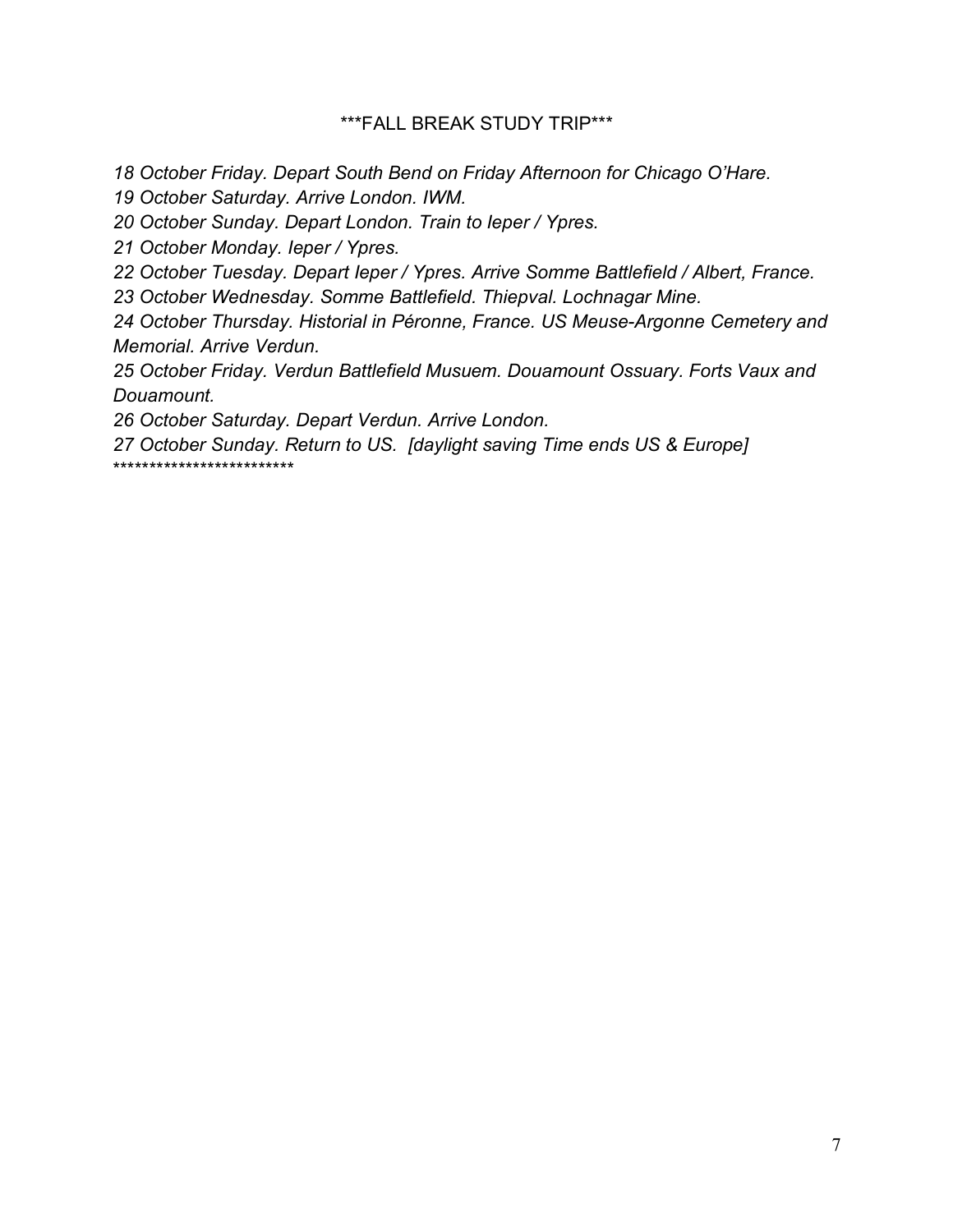# **After break: Modern Memory**

| 28 October (Mon):<br>Reading:                                       | Class 16                                                               | <b>The War in Literature</b> |  |
|---------------------------------------------------------------------|------------------------------------------------------------------------|------------------------------|--|
|                                                                     | Paul Fussel, The Great War and Modern Memory, Chapters 1, 3, and 5     |                              |  |
| 30 October (Wed):<br>Reading:                                       | Class 17                                                               | <b>War Poetry</b>            |  |
|                                                                     | George Walter, The Penguin Book of First World War Poetry (selections) |                              |  |
| 4 November (Mon):<br>Reading:<br>Ernst Jünger, Storm of Steel       | Class 18                                                               | Ernst Jünger                 |  |
| 6 November (Wed):<br>Reading:<br>Ernst Jünger, Storm of Steel       | Class 19                                                               | Jünger II                    |  |
| Second Paper Due, Friday, 8 November at 5 PM.                       |                                                                        |                              |  |
| 11 November (Mon):<br>Reading:                                      | Class 20                                                               | <b>All Quiet</b>             |  |
|                                                                     | Erich Maria Remarque, All Quiet on the Western Front                   |                              |  |
| 13 November (Wed):<br>Reading:                                      | Class 21                                                               | <b>All Quiet II</b>          |  |
| Erich Maria Remarque, All Quiet on the Western Front                |                                                                        |                              |  |
| 18 November (Mon):<br>Reading:<br>Henri Barbusse, Under Fire        | Class 22                                                               | <b>Barbusse</b>              |  |
| 20 November (Wed):<br>Reading:<br>Henri Barbusse, Under Fire        | Class 23                                                               | <b>Barbusse</b>              |  |
| 25 November (Mon):<br>Reading:<br>Vera Brittain, Testament of Youth | Class 24                                                               | <b>Brittain</b>              |  |